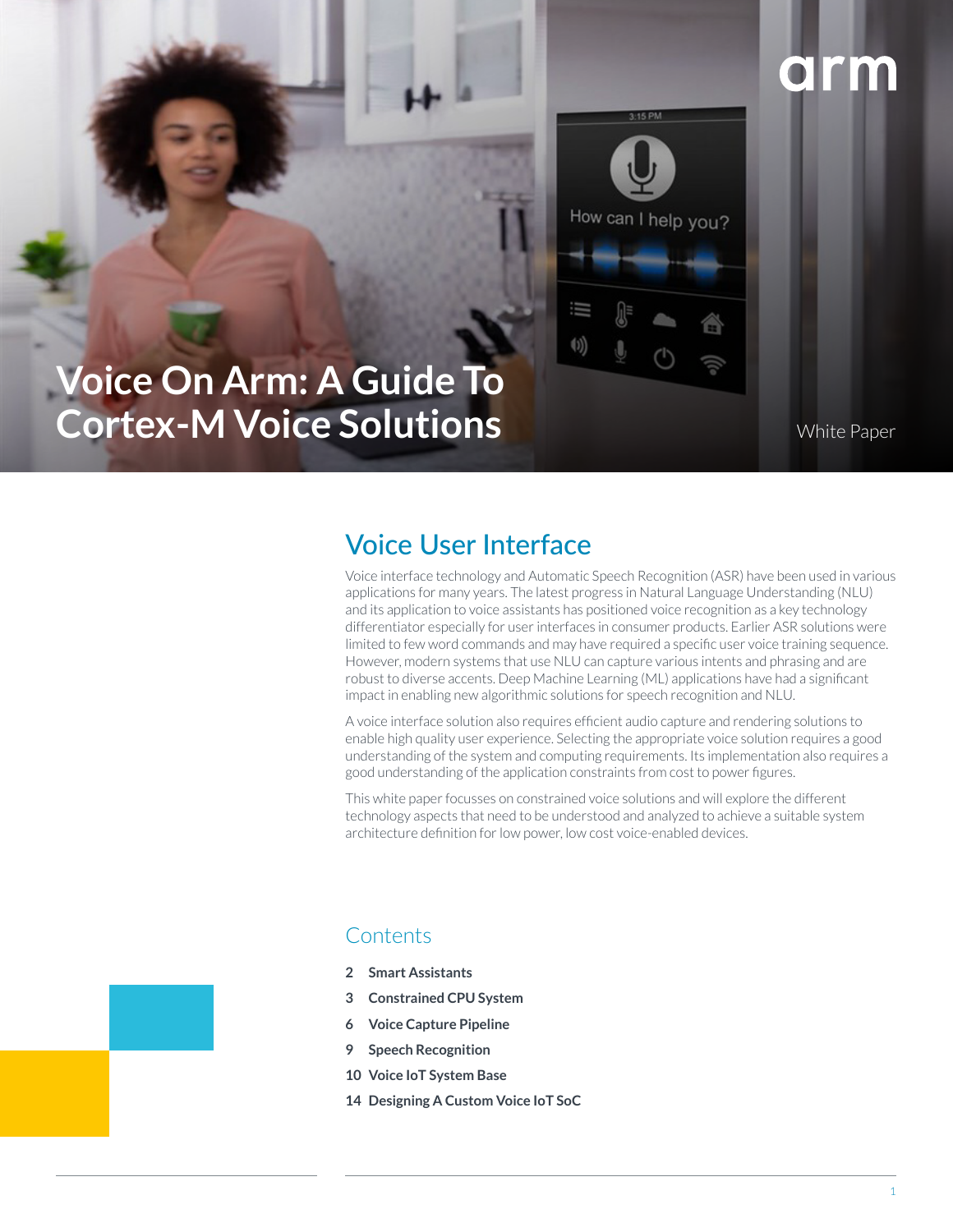### Smart Assistants

Consumers are now very familiar with voice assistants through the mass-market deployment of smart speakers. Smart speakers are one form of voice interface device, but many other types of voice-enabled consumer solutions are coming to the market. These solutions might be embedded within the product itself, or have a dedicated application form. Examples include wearable smart home appliances and automotive infotainment systems. These applications require similar technology solutions, but they may differ significantly in their usage models and integration constraints.

Most consumer voice assistant devices rely on cloud-based voice services that require a real time internet connection to an NLU server to decode user intent. These solutions are usually based on an SoC Microprocessor Unit (MPU) running a High-Level Operating System (HLOS). The HLOS hosts the voice assistant client that connects to the cloud server and the relevant software stacks for connectivity, audio, or video rendering. It also runs the dedicated device application software. The SoC MPU usually integrates the relevant system peripherals for voice capture, internet connection, and user interfaces.



While it provides broad services and great user experiences, this model is not applicable where connection to cloud-based voice services is not possible or not appropriate for cost or privacy reasons. The emergence of embedded deep learning computing solutions enables untethered NLU implementation, but sizing the dictionary and intent diversity is a complex process that has direct impact on the system computing and memory requirements.

Both models have a common need for clear user voice capture. User voice capture is primarily impacted by the acoustic and noise environment and by the speaking distance. Designing a microphone system and an associated Digital Signal Processing (DSP) system that enables speaker voice isolation from environment noise is complicated. The noise rejection level has a direct influence on the user experience as it affects the wake-word recognition rate (positive/ negative) as well as the user intent decoding (command word or NLU). The wake-word is a specific Key Word Spotting (KWS) that the user may have to say prior to any specific request. The wake-word can be used to "wake up" the speech recognition system or to interrupt any ongoing command response.

The analog voice signal must be converted to a digital format at a sampling frequency that matches the KWS and the ASR (with NLU) requirement. For communication applications, voice bandwidth is usually limited to 4KHz (8KHz sampling rate) but voice recognition may benefit from a larger bandwidth. The selected sampling frequency is a compromise between signal frequency integrity and computing resources. For example, a higher sampling rate implies higher computing needs and a larger bandwidth. Voice cloud services may also impose a specific sampling rate: 16KHz is quite common.

$$
\text{supp} \rightarrow \text{supp} \rightarrow \text{supp} \rightarrow \text{supp} \rightarrow \text{supp} \rightarrow \text{supp} \rightarrow \text{supp} \rightarrow \text{supp} \rightarrow \text{supp} \rightarrow \text{supp} \rightarrow \text{supp} \rightarrow \text{supp} \rightarrow \text{supp} \rightarrow \text{supp} \rightarrow \text{supp} \rightarrow \text{supp} \rightarrow \text{supp} \rightarrow \text{supp} \rightarrow \text{supp} \rightarrow \text{supp} \rightarrow \text{supp} \rightarrow \text{supp} \rightarrow \text{supp} \rightarrow \text{supp} \rightarrow \text{supp} \rightarrow \text{supp} \rightarrow \text{supp} \rightarrow \text{supp} \rightarrow \text{supp} \rightarrow \text{supp} \rightarrow \text{supp} \rightarrow \text{supp} \rightarrow \text{supp} \rightarrow \text{supp} \rightarrow \text{supp} \rightarrow \text{supp} \rightarrow \text{supp} \rightarrow \text{supp} \rightarrow \text{supp} \rightarrow \text{supp} \rightarrow \text{supp} \rightarrow \text{supp} \rightarrow \text{supp} \rightarrow \text{supp} \rightarrow \text{supp} \rightarrow \text{supp} \rightarrow \text{supp} \rightarrow \text{supp} \rightarrow \text{supp} \rightarrow \text{supp} \rightarrow \text{supp} \rightarrow \text{supp} \rightarrow \text{supp} \rightarrow \text{supp} \rightarrow \text{supp} \rightarrow \text{supp} \rightarrow \text{supp} \rightarrow \text{supp} \rightarrow \text{supp} \rightarrow \text{supp} \rightarrow \text{supp} \rightarrow \text{supp} \rightarrow \text{supp} \rightarrow \text{supp} \rightarrow \text{supp} \rightarrow \text{supp} \rightarrow \text{supp} \rightarrow \text{supp} \rightarrow \text{supp} \rightarrow \text{supp} \rightarrow \text{supp} \rightarrow \text{supp} \rightarrow \text{supp} \rightarrow \text{supp} \rightarrow \text{supp} \rightarrow \text{supp} \rightarrow \text{supp} \rightarrow \text{supp} \rightarrow \text{supp} \rightarrow \text{supp} \rightarrow \text{supp} \rightarrow \text{supp} \rightarrow \text{supp} \rightarrow \text{supp} \rightarrow \text{supp} \rightarrow \text{supp} \rightarrow \text{supp} \rightarrow \text{supp} \rightarrow \text{supp} \rightarrow \text{supp} \rightarrow \text{supp} \rightarrow \text{supp} \rightarrow \text{supp} \rightarrow \text{supp} \rightarrow \text{supp} \rightarrow
$$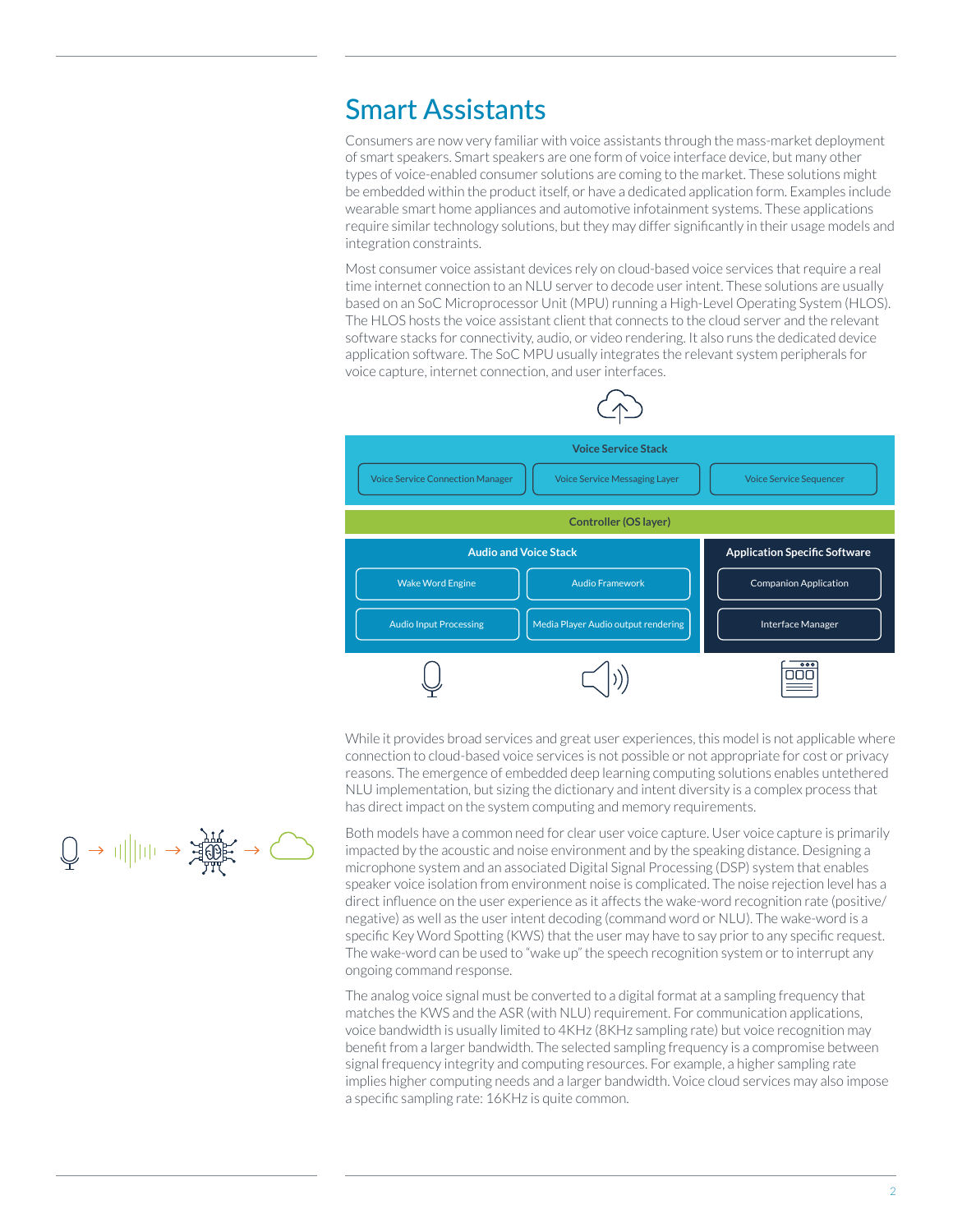The acoustic signal processing and the KWS/ASR are likely to be the most demanding computing operations of the voice service embedded in the device. Breaking down the processing to their low-level DSP and ML kernels is a good way to identify the processing resource requirements.

#### **The fundamental computing aspects to be reviewed are:**

- The digital filter architecture,
- The main operation needs (dot product, convolution),
- The operand type (vector, matrix), and their coding size (8/16/32 scalar, floating point)

#### **A first order estimation should identify raw metrics**

- MAC/MHz (Multiplication and Accumulation)
- ROM/SRAM computing bandwidth (Load/Store MB/s)
- Memory density requirement

Mobile phones, smart speakers, and smart appliances usually embed significant processing capability that facilitate the implementation of the speech recognition tasks when properly powered. But wearable and IoT devices with low power budget or smart home appliances with aggressive cost requirements are usually based on more constrained systems. Maintaining a good user experience with less computing and system resources implies higher implementation complexity. We will review how an Arm Cortex-M microcontroller system with third party hardware and software can be integrated to enable a low power, low cost voiceenabled solution.

### Constrained CPU System

Constrained computing systems, usually referenced as Microcontroller Units (MCUs), have fewer computing capabilities than SoC MPUs and offer a more optimized system solution. While MPUs can run HLOSs, MCUs are limited to tiny Real Time Operating Systems (RTOSs) or bare-metal software. Such configurations require much less memory (volatile and nonvolatile) and less processing power while enabling efficient real time operation for control and computing tasks. These system optimizations can enable solutions with power points below 0.5 Watt and price points below \$1.

#### **Cortex-M processors**

Over the years Arm has developed the Cortex-M processor family which is specifically optimized for integration in SoC MCUs. With a simpler and shorter pipeline than high-end Cortex-A processors, these 32-bit processors can still achieve raw performance (1 DMIPS/ MHz) in a 100MHz -600MHz frequency range with extremely good energy efficiency. The Cortex-M family instruction set has been optimized for code density while still offering good control and compute performance with dedicated SIMD (Single Instruction Multiple Data) and DSP instructions. If you want to learn more about the Arm Cortex-M series processors please refer to [white-paper- arm info center]

Arm silicon partners offer a large portfolio of SoC MCU solutions based on the Cortex-M architecture and this paper will give some guidance for MCU platform process selection.

#### **Microcontroller architecture**

The selection of an MCU platform is mainly driven by the device application computing requirements and by the needs of a specific user interface and system integration. The voice interface itself requires particular care. This paper will go into more details regarding the voice pipeline computing requirements and the architecture implementation.

The following SoC MCU diagram depicts a generic Arm-based microcontroller architecture that is common to many Arm silicon partners. Single or multiple Cortex-M cores are attached to memory system and peripherals system via multi-layer cascaded interconnect.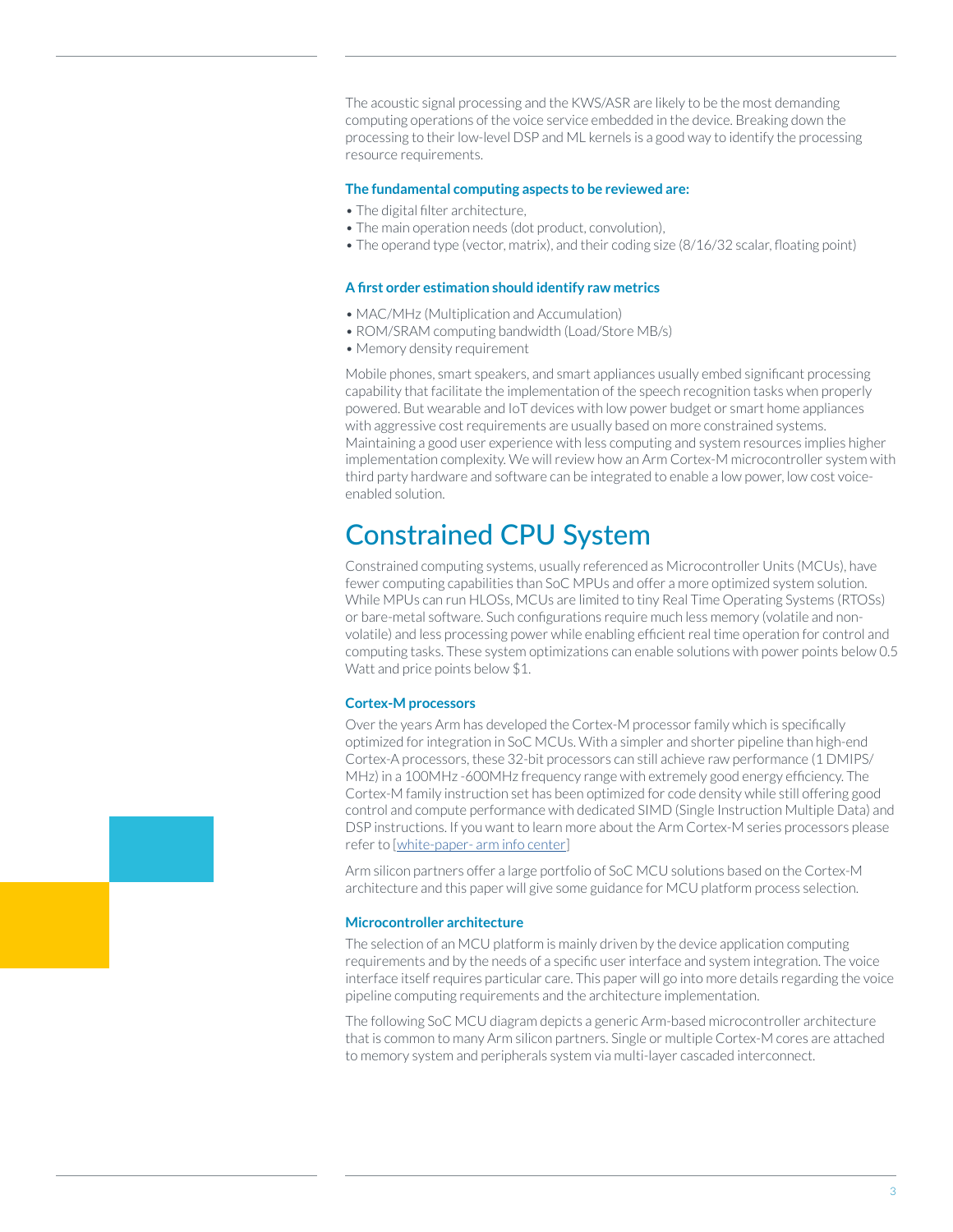

Integrating multiple instances of the same Cortex-M or different Cortex-M CPUs can enable optimum computing solutions. Tuning and dedicating an instance to a specific task is an efficient way to improve the system PPA (Performance , Power, Area). Example tasks might include voice processing, security services, or user interfaces. Tuning instances in this way can significantly ease software implementation of complex tasks such as real-time low power DSP algorithms or isolation of security services. Communication between processors is facilitated by a shared memory architecture and mailbox system. Synchronization with peripherals is achieved through interrupt lines that are routed to the processors through low latency interrupt controllers based on priority and masking.

#### **Memory system**

The processor selection (Cortex-M type and frequency) is important but the SoC (embedded) memory system configuration should also be reviewed very carefully. The memory density (code and data) and the performance (latency and bandwidth) should match the requirements to execute high level and low level tasks. Memory systems with multiple hierarchy levels can be used to balance medium performance (high density, low power) and high performance (low latency, low density) using volatile and non-volatile memories. Caches or Tightly Coupled Memories (TCM) are often used to create efficient memory systems but it must be properly sized and managed. Software code profiling is suggested to analyze different task profiles (computing or latency sensitive, instruction or data intensive) and to ensure that the memory architecture matches the MCU performance requirements.

#### **Peripheral system and interfaces**

The SoC MCU should provide memory interfaces to support external memory devices when the application requires more memory than what is embedded in the SoC (most likely nonvolatile storage). The external memory usage model (storage or executing in place) will dictate the memory technology (NAND, NOR) and the SoC should integrate a proper interface controller (serial, parallel, with possible error correction) to support it.

SoC MCUs offer a large variety of peripherals and interfaces which requires complex chip pinout multiplexing. After review of the application interfaces, the appropriate configuration must be verified (digital and analogue interfaces) with the compatible protocols (ports function, direction and frequency).

#### **SoC MCU peripheral subsystems commonly integrate:**

- GPIO (General Purpose Input Output)
- Timers for digital event capture, serial ports for interfaces extension (single or multi wire)
- ADC/DAC converters for analog interfaces

Pay particular attention to the interface between the external microphone and the SoC. Analogue Microphones could benefit from a SoC internal ADC converter if the ADC specifications match the microphone's audio output conversion requirement (signal dynamic and frequency). Digital Microphones could benefit from an SoC digital interface if the protocols and IO (Input-output) match the microphones interface specifications.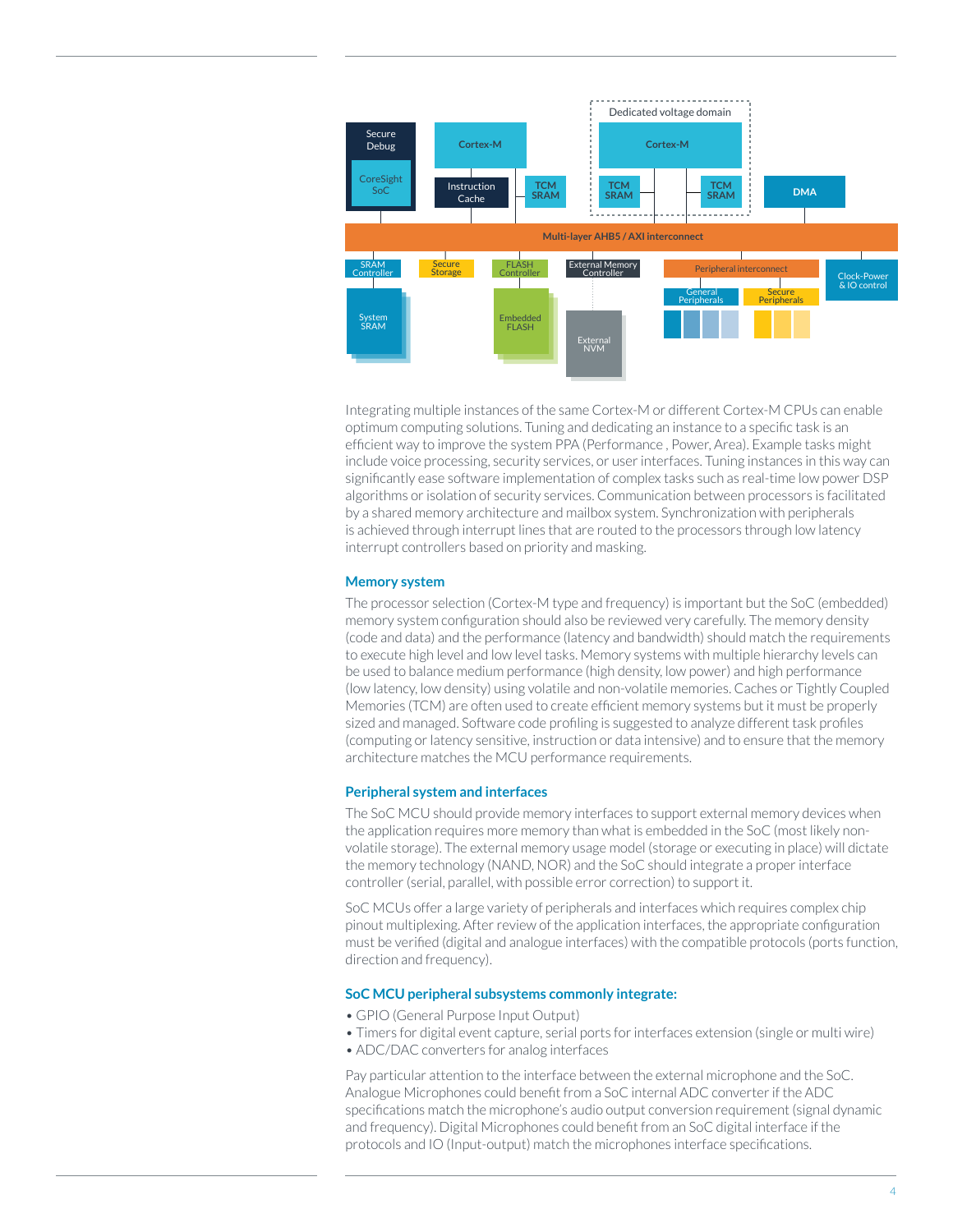Microphones with a PDM (Pulse Density Modulation) interface require a sampling rate conversion (decimation filter) to get 8/16KHz audio sample rate output. It is usually preferable to perform this conversion with a dedicated hardware (filter) block with in the SoC's PDM peripheral module interface. Using the main MCU for PDM sampling rate conversion could be task intensive and less power efficient than dedicated hardware.

#### **DMA support**

Coupling a system DMA (Direct Memory Access) with peripheral subsystem could offer significant performance optimization by releasing the CPU from moving data between the interface and internal memories. Audio interfaces for microphone and speaker are good candidates for DMA management as it can enable efficient decoupling (pipelining) between the data flow management (DMA) and the data computing (CPU). System DMA offers multiple channels allowing concurrent synchronized transfers (Mem2Peripheral, Peripheral2Mem) on various interfaces (audio or communication interfaces).

#### **Security features**

Security functions are required to perform device integrity checking, device attestation, device authentication and communication encryption for the device connection needs. These security functions mainly consist of cryptography algorithms that use specific keys and protocols to protect the devices from possible attacks. The secure execution of these security functions requires dedicated hardware and software modules that form the Root of Trust (RoT) of the device. Hosting the RoT in a dedicated device (secure element device) could significantly ease the product development and the security certification (if needed) but it would increase the Bill Of Material (BOM).

MCU platforms targeting IoT applications commonly embed dedicated resources to enable RoT.

#### **The resource list should include:**

- TRNG (True Random Number Generator).
- Secure non-volatile storage for key and certificates.
- Secure boot firmware.
- Provisioning mechanism (Device Unique ID, certificate).
- Cryptographic accelerator (symmetric and asymmetric encryption).

To isolate the secure (trusted) function execution from the application (non-trusted) software a TEE (Trusted Execution Environment) should be implemented in a dedicated Cortex-M instance (if present) or on the main MCU leveraging the TrustZone (TZ) architecture available on ArmV8-M processors, such as Cortex-M33 and Cortex-M23 processors.

#### **Power management**

To achieve flexible integration and a low power solution the SoC MCU can implement various clock and power domains. This would include various clock generator sources (RTC, PLL) with clock routing and multiplexing function. This would also include an internal power softwareitch and internal voltage regulator to create isolated power domains dedicated to specific functions (ultra-low power always on wakeup domain, low power DSP function).

#### **Debug management**

Arm-based MCUs usually integrate efficient CoreSight debug that enable flexible Cortex-M debug capability (brake point, trace, register view) as well as SoC system visibility and control (memory image loading, clock and power control). For devices deployed in the field, the debug system should be compliant with the security policies that apply to these devices (no debug access to secure data and secure code).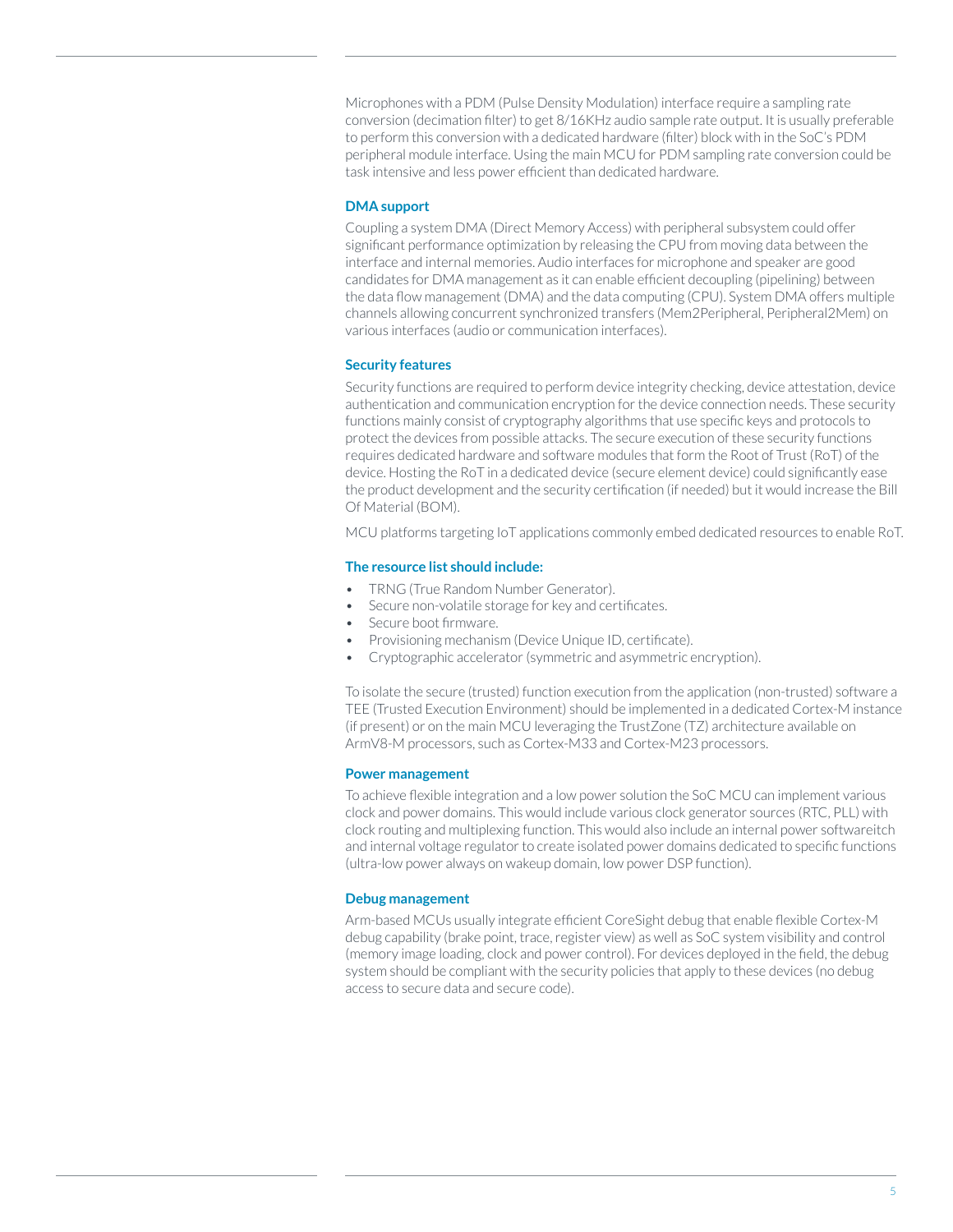### Voice Capture Pipeline

The voice capture pipeline is a complex assembly of Microphone array (multiple microphones), Audio Front End (AFE) signal processing and speech recognition algorithms (KWS and ASR).



The AFE processing is used to improve the SNR (Signal to Noise Ratio) of the user voice by applying techniques for ambient noise reduction and echo cancelation. The AFE complexity is largely dependent on the number of microphones on the microphone array and the voice capture constraints. Smart speakers usually implement multidirectional microphone arrays (up to six or seven microphones) to capture the user voice coming from any direction (360-degree mic array) at a few meters from the devices (far field capture).

Voice capture on constrained devices targets applications where the user is likely located in front of the device within a limited solid angle at a distance that could vary from near field (around 1 meter) to far field. Depending on the user distance the microphone array can be limited to one, two or three microphones so that an MCU can still meet the AFE processing requirements.

#### **Microphone array**

Microphone technology has significantly improved since the emergence of mobile phones and MEMS (Micro-Electro-Mechanical Systems) microphones are now used in most applications thanks to their low power, integration ease and cost.

MEMS microphones are usually in the form of a tiny capsule (0.5 mm2) with a small hole for sound entry top or bottom capsule face that can be directly soldered to a PCB (Printed Circuit Board). MEMS microphones can provide an analog or a digital signal output. Analog microphone require the addition of an appropriate analog to digital converter (ADC) while digital microphone require a digital (serial) interface for the appropriate protocol, usually Pulse Density Modulation (PDM) interface. While digital microphone are easier to integrate, thanks to the embedded ADC processing, they are usually more expensive and consume more current  $\sim 1$ mA) than the analog version (~0.1mA).

MEMS microphone are nearly omni-directional which means they capture sounds equally in every direction. Capturing the ambient sound from multiple microphone (mic array) positioned in specific ways (geometry and distance) can offer the possibility to focus the captured sound from a specific direction and to reject the sound coming from other directions. The sound propagation time induces different signal delays (phase delay) in each mic of the array that depend on the sound source localization and the mic position in the array. Combining the signals from the different microphone allow the creation of multiple focus sounds cones (beamformer) from which the sound source of interest can be extracted.

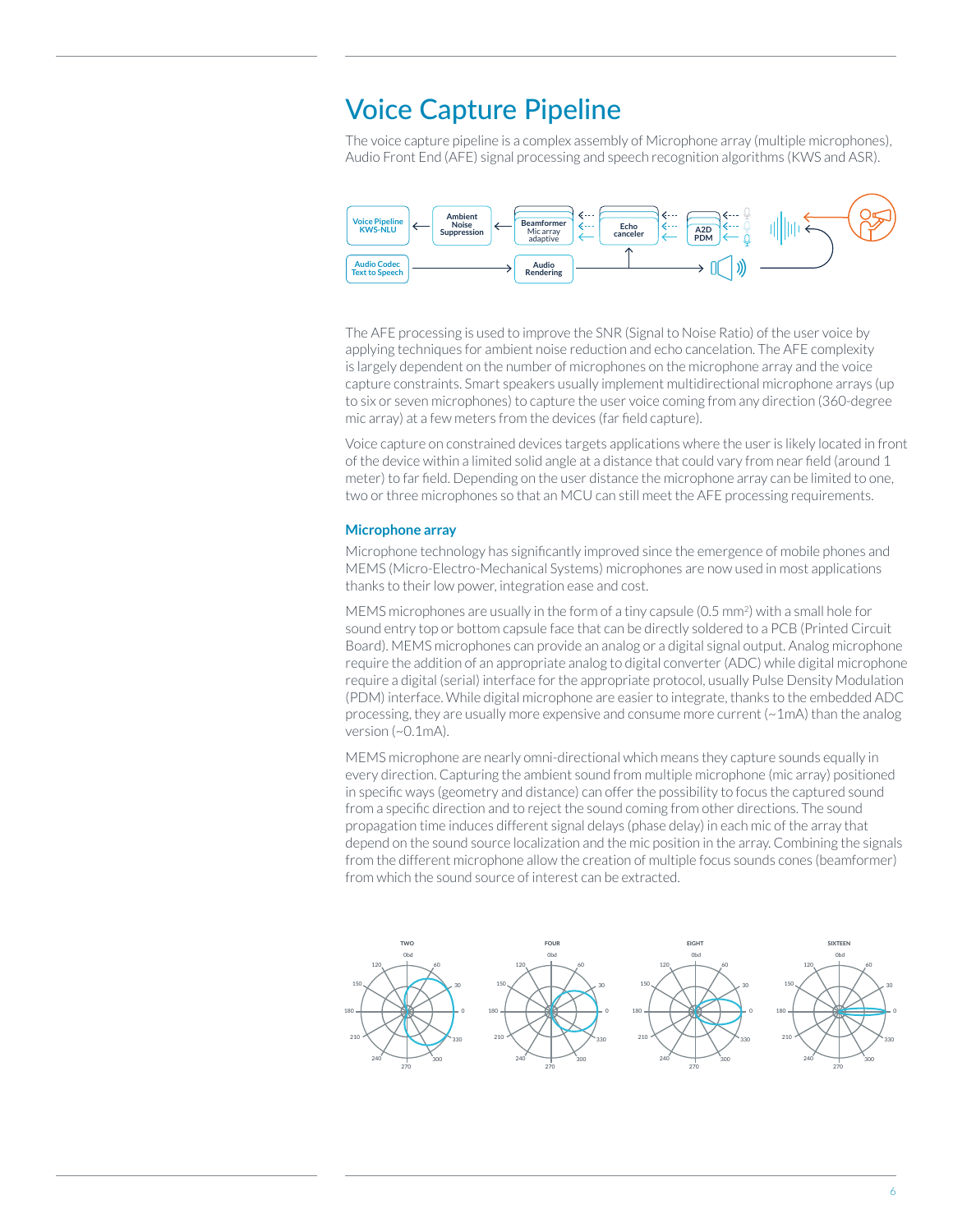The beamforming efficiency is highly dependent on the mic's parameters disparity and more particularly the amplitude and phase matching. It is commonly recommended to use MEMS mic with a minimum of +/- 1dB matching for a SNR >60dB. The phase matching is more complex and rarely specified for mic but is important for low frequency (voice) signals where the positioning accuracy of each mic in the array is critical when the distance is reduced (<6cm). The device may incorporate a loudspeaker for the voice command feedback or other purposes. Acoustic and mechanical coupling should be reduced as much as possible and special care taken that device's loudspeaker feedback does not saturate the mic output signal.

#### **Beamforming**

Various audio beamforming architectures (fixed or adaptive direction) have been proposed in the industry with different implementation complexities. In its simple implementation a 2 mic delay and sum beamformer can be represented by the diagram below. The signal capture on a front microphone is added to the signal capture on a back microphone that is passed through a time delay stage.



By matching the acoustic steering delay stage with the time delay applied to signal capture from the mic array it can be seen that the signal from the Direction Of Arrival (DOA) is going through constructive addition compared to signal coming from the other directions (noise) that is going through destructive addition.

In this simple delay and sum form beamforming can exhibit some negative acoustic artifacts and more complex algorithms have been proposed. One of the critical aspects for far field voice detection is to address the ambient (room) reverberation that will affect both speaker voice and noise sources. The reverberation can create positive or negative signal correlation that will affect the KWS or NLU decoding. Voice signal de-reverberation is performed by digital adaptive filtering technics moving signal from time domain to frequency domain.

The de-reverberation may require significant processing and memory (SRAM) resources that mainly depend on the reverberation time window and the working frequency band. For voice capture in close (home) environment it is common to apply 100-200ms reverberation windows in few (4-6) frequency bands in the voice audio band (4KHz or 8KHz).

#### **Echo canceler**

Voice devices can include a speaker to provide user feedback. A device application with device audio or music would have to handle concurrent voice command capture. Play interruption (barge-in) during audio or music is a common case for smart speaker. Bargein support usually implies the need for an echo canceler stage in the AFE to attenuate the loudspeaker's acoustic feedback captured by the microphone array.

It is likely that the loudspeaker's source will be limited to a single (mono) audio source (versus stereo common to video-audio equipment) such that the echo canceler architecture could be simplified.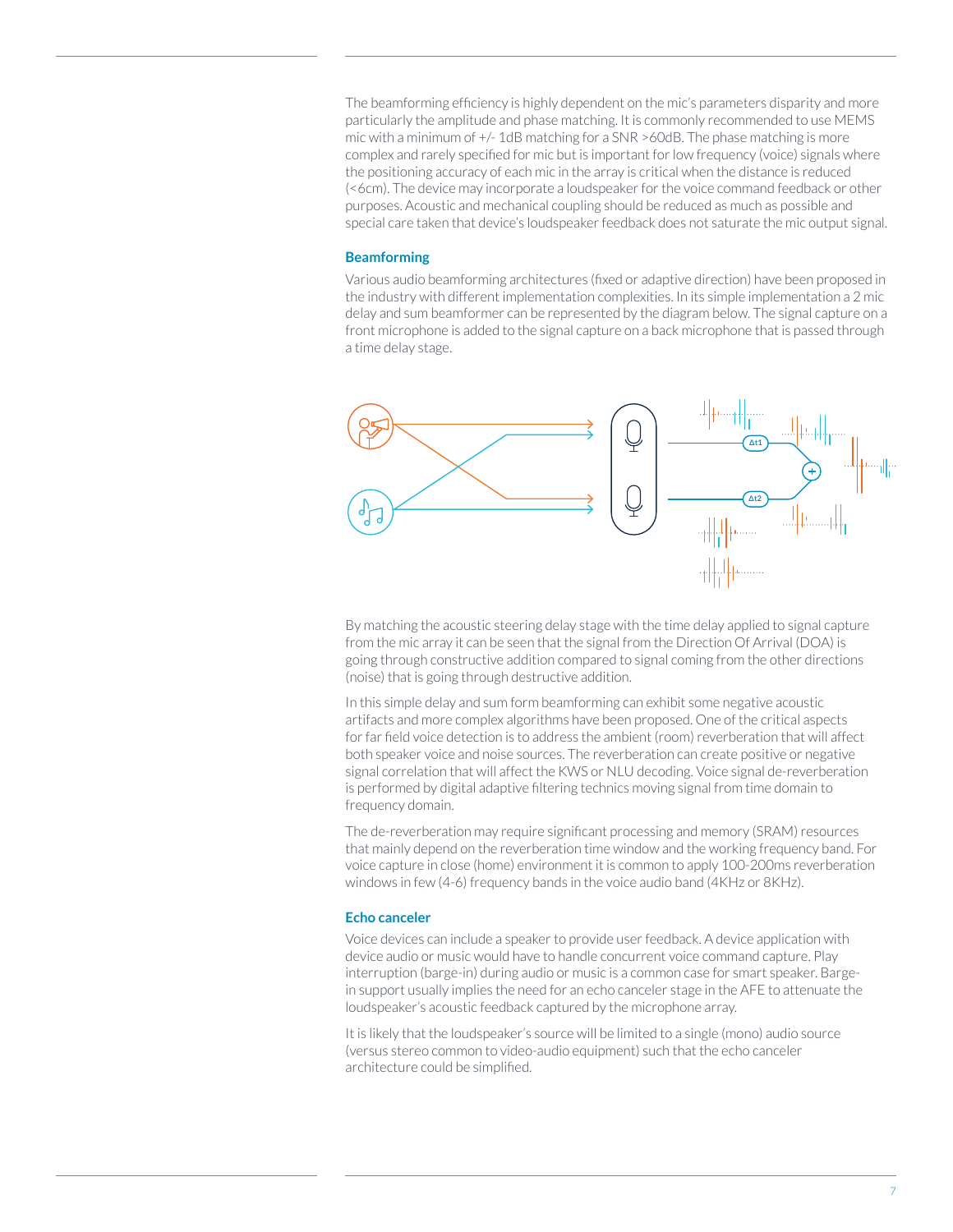Like beamformer algorithms, Acoustic Echo canceler (AEC) algorithms use delay and sum filters to suppress the reference signal (the audio feedback) from the voice signal at the microphone array. The amount of reference signal to be removed is a function of the acoustic coupling between the speaker and the mic array. This acoustic transfer function depends on device and on ambient (room) acoustic parameters, where reverberation is a critical aspect.



Similar to the adaptive beamforming, echo cancellation is based on digital adaptive filtering algorithms that convert the signal from time domain to frequency domain. The echo cancellation will probably operate in the same acoustic environment (reverberation) so that the AEC bank filter may have the same length and similar computing needs (MAC/s and SRAM) to beamforming.

#### **Audio Front End metrics**

Beamforming and AEC (when needed) can be combined in multiple ways (AEC front or back beamforming). The AFE architecture complexity and computing needs will largely depend on the mic array type and the AEC/Beamforming assembly. It is a difficult task to estimate the computing (MAC/s) and the memory (KB) requirement by just considering the number of microphone, the algorithm complexity, and the acoustic environment (voice band, reverberation).

The Arm ecosystem offers a large portfolio Audio Front Ends (AFEs) with beamforming solutions that can be tuned to 2 or 3 mic arrays. Device architects should request performance metrics from the selected AFE provider after a common review of acoustic performance needs and applicable mic array configuration.

The following metrics are average computing and memory requirement that the Arm team has measured for some of the ecosystem AFE solutions. These correspond to state-of-the-art 2 mic AFE beamforming and echo cancellation supporting 100ms echo tail for a 8KHz audio band (16KHz sampling rate). These metrics were extracted on a Cortex-M33F platform using an efficient memory system. The signal processing utilizes the Cortex-M33 FP32 instruction set.

| <b>Function</b>                        | <b>MHz</b>      | <b>ROM</b>                           | <b>RAM</b> |
|----------------------------------------|-----------------|--------------------------------------|------------|
| 2 MIC Beamformer                       | 60              | <b>60KB</b>                          | 130KB      |
| AEC (Mono feed back echo cancellation) | 70 <sup>4</sup> | $60KR$ <sup><math>\circ</math></sup> | $130KB^+$  |

Average computing cycle running on Cortex-M33F and low latency memory system

<sup>∆</sup> AEC and Beamformer if active concurrently will not cumulate total MHz.

◊ AEC and Beamformer shared most of the computing routine so memory needs will not cumulate.

† AEC and Beamformer shared most of the memory (sample buffer) so memory needs will not cumulate.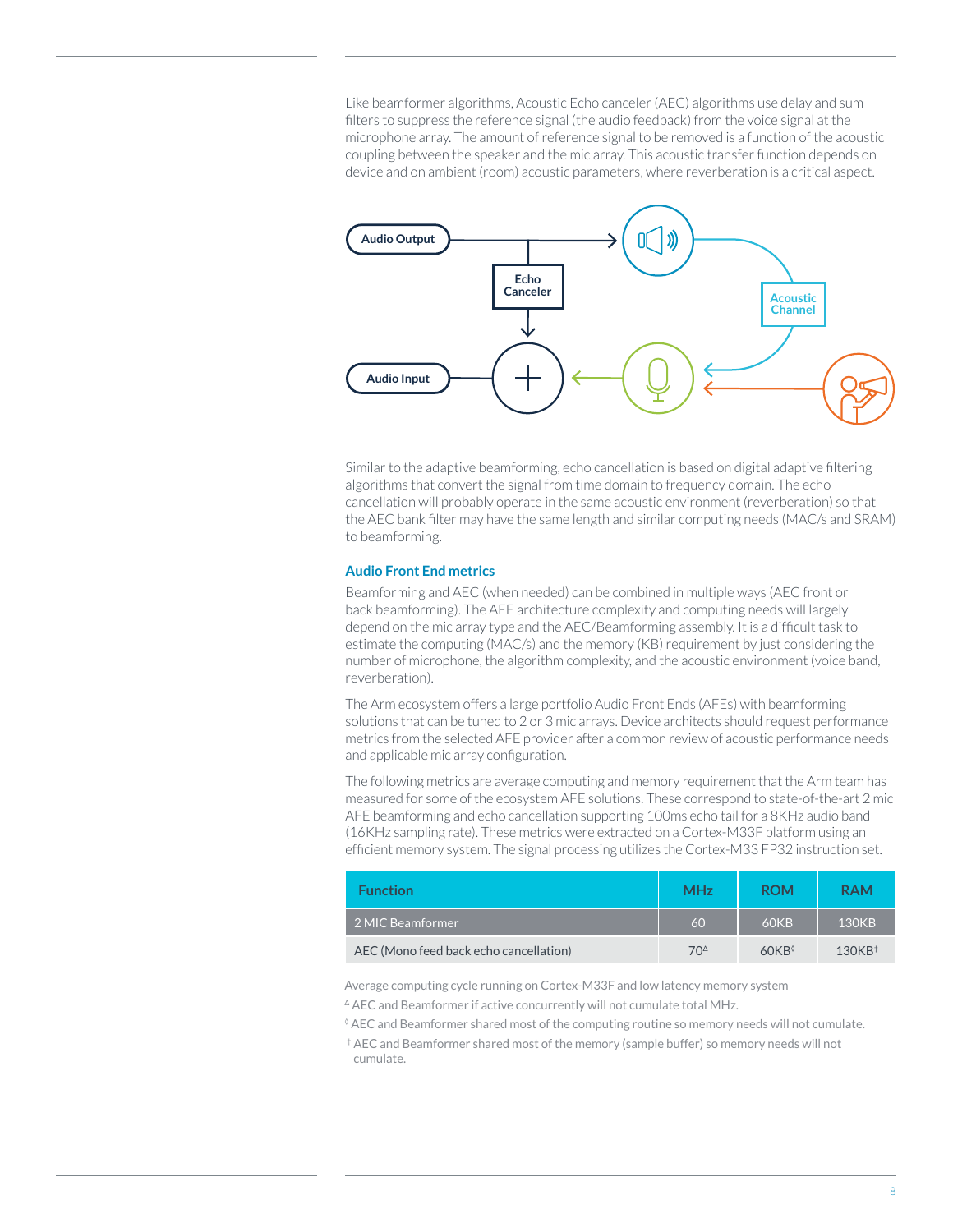### Speech recognition

As mentioned earlier, voice activated devices may rely on cloud-based voice services or may rely on embedded NLU technology to run the speech recognition process and finally get the user intent.

#### **Wake-word engine**

Whether the speaker intent decoding is embedded or cloud-based the decoding process is only initiated after the recognition of a specific key word (wake-word). The wake-word spotting is a way to delineate user voice requests to the intent decoder from normal user background conversations. It prevents cloud-based devices from uploading user conversations to the cloud outside the desired command that should follow the specific wake-word.

The wake-word KWS is also used to transition the device from a low-power listening mode to a higher-power intent processing mode. For cloud based NLU, the wake-word detection initiates the connection to server and for untethered devices it could activate a larger command set KWS or it could activate a high performance NLU embedded processor. As such, most devices use the wake-word KWS as a Voice Activity Detector (VAD) running in the background.

Depending on their implementation complexity KWS can offer very strong robustness to False Accepts (FA) and False Rejects (FR), but KWS is unlikely to be considered as a very low power VAD solution. Coupling a low power front end VAD to initiate the KWS processing can further reduce power consumption. Using a VAD requires careful attention that the VAD latency does not affect the KWS behavior.

#### **VAD algorithm**

Voice Activity Detection is a critical feature for power savings during silent periods. Common VAD systems are implemented via cascaded energy detection composed of a fix hardwired detector and of a programmable detector.

The hardwired front stage detects energy on the raw samples of a single microphone from the microphone array. This front stage is usually integrated in a specific low power domain that can stay active while the rest of the SoC MPU is placed in sleep or idle mode. This low power subsystem includes the hardwired energy detector logic and the audio samples buffer. The second stage of the VAD is woken up and fed with the buffered audio sample when sound energy is detected on the front stage. The VAD software compares the input sample energy to the baseline noise energy. The signal analysis can be extended to the full microphone array and if the signal to noise ratio is confirmed during several tens of milliseconds (usual phoneme length) the MPU system wakes up and the microphone array input is processed by the AFE and KWS for wake-word recognition.

| <b>Function</b>               | <b>MHz</b>   | <b>ROM</b>       | <b>RAM</b>      |
|-------------------------------|--------------|------------------|-----------------|
| VAD (software implementation) |              | 10 <sub>KB</sub> | $10KB^{\Delta}$ |
| <b>Wake-word Engine</b>       | $50^{\circ}$ | 256K             | 30KB            |

Average computing cycle running on Cortex-M33F and low latency memory system

<sup>∆</sup> Voice buffer size is largely dependent on VAD validation window. Buffer is shared with the other AFE pipeline element

◊ Smart speaker wake-word engine class (Strong accuracy. Compliant to consumer test suite)

#### **KWS algorithm**

Today, speech recognition techniques are using deep-learning techniques and convolutional neural networks. The input of the network is a spectral analysis made one hundred times per second. The first convolution layer is trained to extract the spectrum dynamicrophone in the peaks of energy. Those peaks of energy are associated to the way the mouth is opened and the position of the lips and tongue during the phoneme's articulation. The following layers implement the classifier operation and are trained against a large database of speech utterances with all possible variation from the people pronunciations.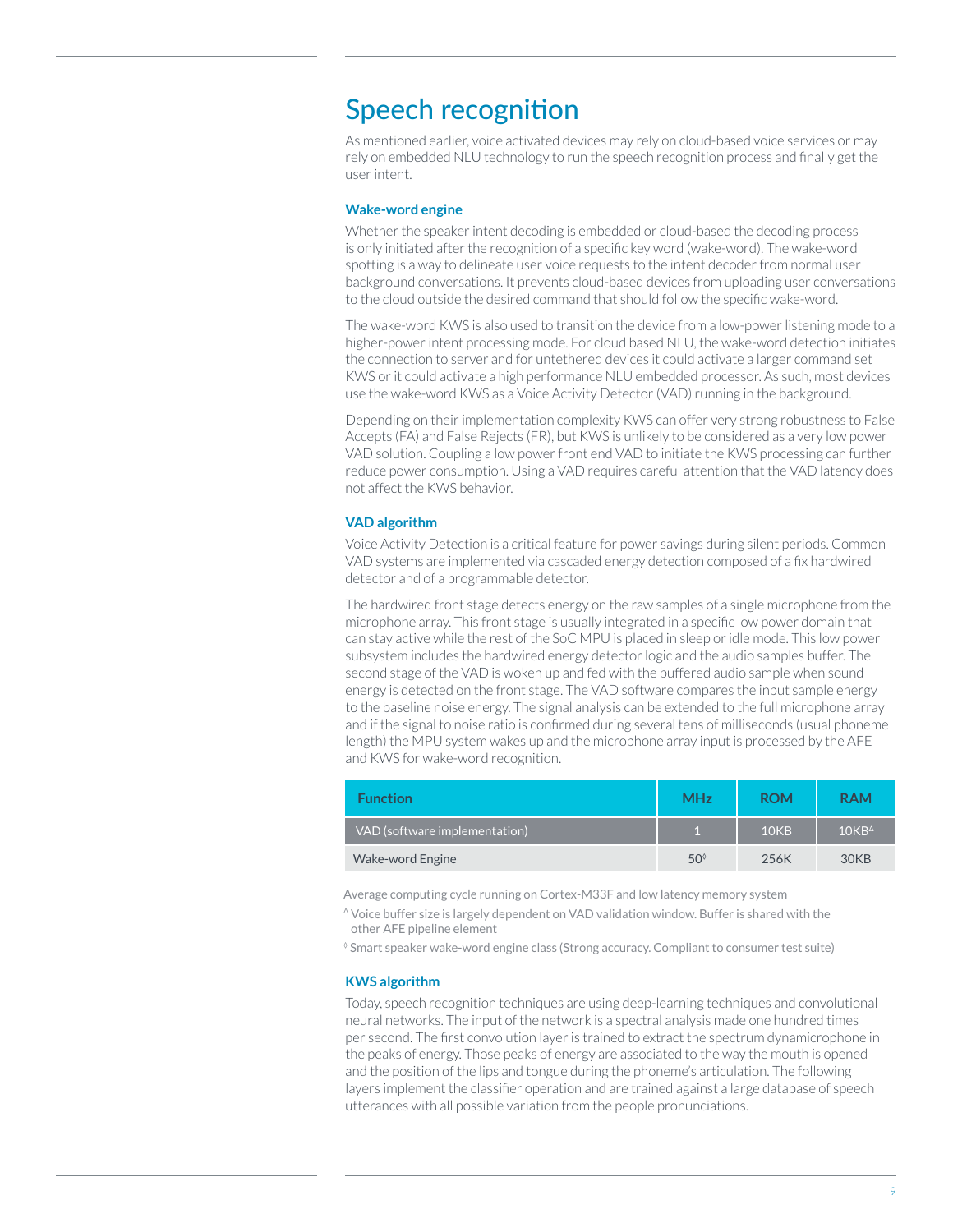The larger the neural network, the higher the probability to capture small pronunciation variations between human, with age, stress, and regional accent. The table below summarizes the accuracy, memory consumption and number of operations per second, depending on the three typical model sizes. If you want to learn more about KWS implementation on Cortex-M please refer to [https://developer.arm.com/solutions/machine-learning-on-arm/developermaterial/white-papers/the-power-of-speech].

| <b>CNN</b> model size | Acc.  | Mem.        | OP/s            |
|-----------------------|-------|-------------|-----------------|
| Small                 | 91.6% | <b>79KB</b> | 5M              |
| Medium                | 92.2% | 199KB       | 17 <sub>M</sub> |
| Large                 | 92.7% | 498KB       | 25M             |

#### **The NLU engine**

An NLU engine for constrained IoT devices is likely to be dedicated to a specific target domain in which naturally spoken commands can be translated to specific actions. Target domains are relative to a specific usage like a smart appliance with its specific command set. For a specific command, the NLU engine can understand and associate various utterances. Different command (intent) to utterance mapping can be chosen but common applications with ten or so commands efficiently map to around a hundred utterances.

NLU engine architectures are based on various technologies but their implementation largely depend on the infrastructure in which the engine will execute (cloud compute versus end point device). By limiting the NLU to a specific target domain an optimized engine (model) can be executed on Cortex-M4, Cortex-M7 or Cortex-M33 with less than 100MHz budget and less than a Mbyte of non-volatile memory.

The Arm ecosystem offers various frameworks that allow user to create their own NLU engine for domain specific command set in different languages. These solutions would fit to a large set of available Cortex-M based MPUs with a minimum of 300KB for model storage (assuming 100s of domain specific utterances).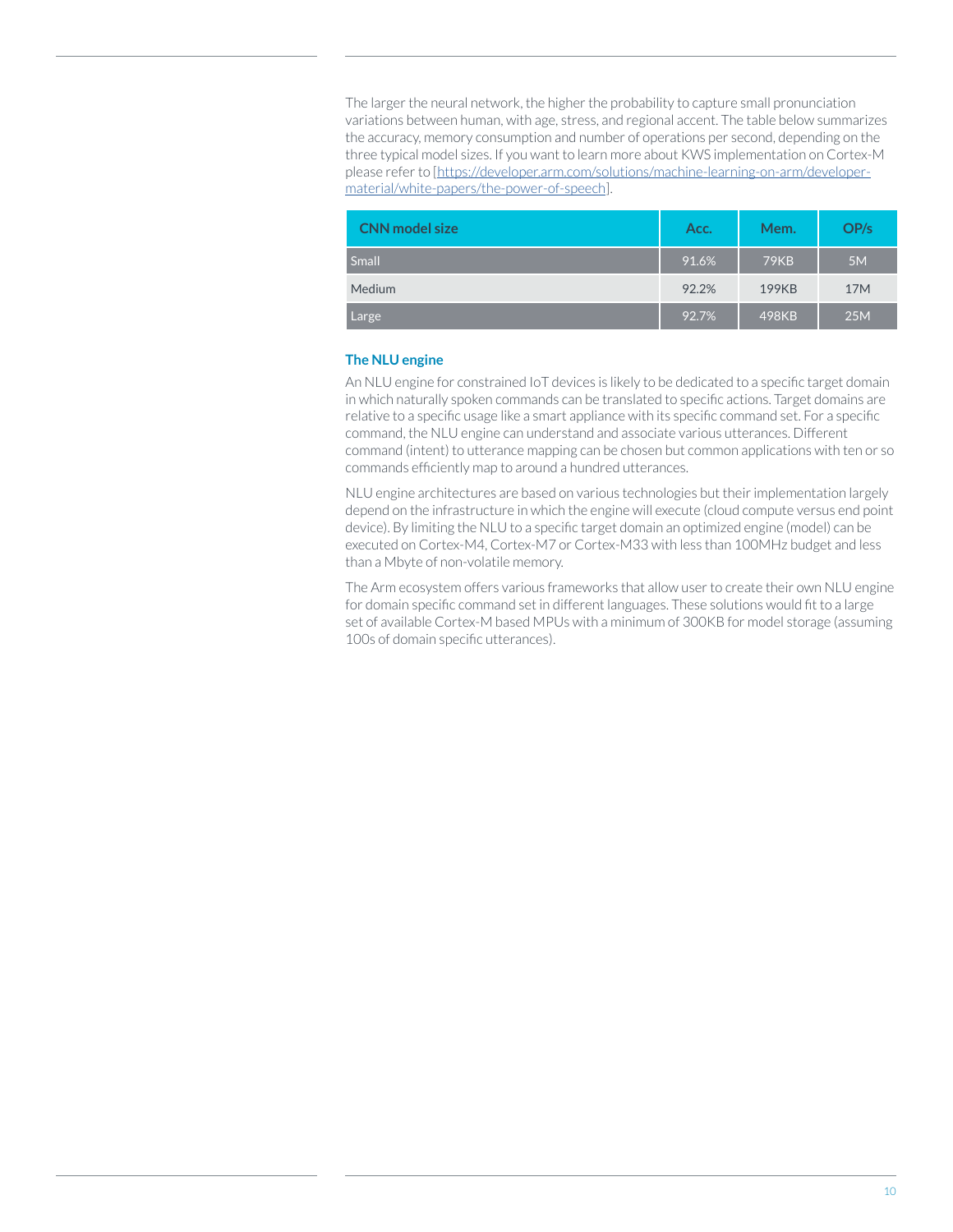### Voice-Enabled IoT System Base

Voice-activated solutions can be used in a wide range of applications and their overall system requirements may significantly differ from application to application (user interface, computing and power performances).

On top of a voice capture pipeline, a device is likely to integrate a generic communication stack (WiFi, BLE), security stack (Transport Layer Security) and audio stack (Audio codec). A Real Time Operating System (RTOS) or a simplistic bare-metal scheduler can be used to dispatch the stack's services to the upper application layer and to provide system resource access (storage and peripheral) through system drivers (software modules for hardware abstraction layer). The application layer integrates a client voice service application (for cloud-based voice service or embedded NLU framework) that will link the voice capture pipeline to the voice services through an audio framework (upstream/downstream audio buffer management and audio rendering).

#### **RTOS**

Using an RTOS is the easiest way to integrate the various software modules (voice and stack) required by the application. The software modules are broken down into multiple parallel tasks (threads) that the RTOS schedules (position for execution) based on execution priority and event requests (incoming data to be managed by the task).

#### **The RTOS provides**

- Inter-thread communication
- Interrupt dispatching
- Manages the access to resources (memory allocation, peripheral allocation).

The Arm ecosystem offers a large variety of commercial and open source RTOS for Cortex-M platforms. Many RTOSs also include pre-integrated software modules for storage, UI, power management, communication and security.

#### **Mbed OS 6 Example Architecture**



The memory footprint (Flash and SRAM) will largely depend on the added software modules required by the end application. The RTOS typically has a small footprint and requires less than 10KB of Flash and few KBs of SRAM. The total application however will require in the order of 512KB of Flash and 128KB of SRAM due to the voice pipeline and the speech recognition memory needs (see voice capture pipeline metrics).

#### **Hardware abstraction layer (Drivers)**

The Cortex-M programing model is common to all Arm-based MCUs, but the hardware system (peripherals, memory and storage) can significantly differ from SoC to SoC. It is a common development methodology to implement an interface software layer between the application and the hardware system to ease the development (debug visibility) and to offer software portability. The software application should request/access the hardware services through well define abstraction layer interface APIs (Application Programming Interface). Arm has defined a set of standard APIs for peripheral driver (CMSIS) that is widely used by the Arm MCU ecosystem.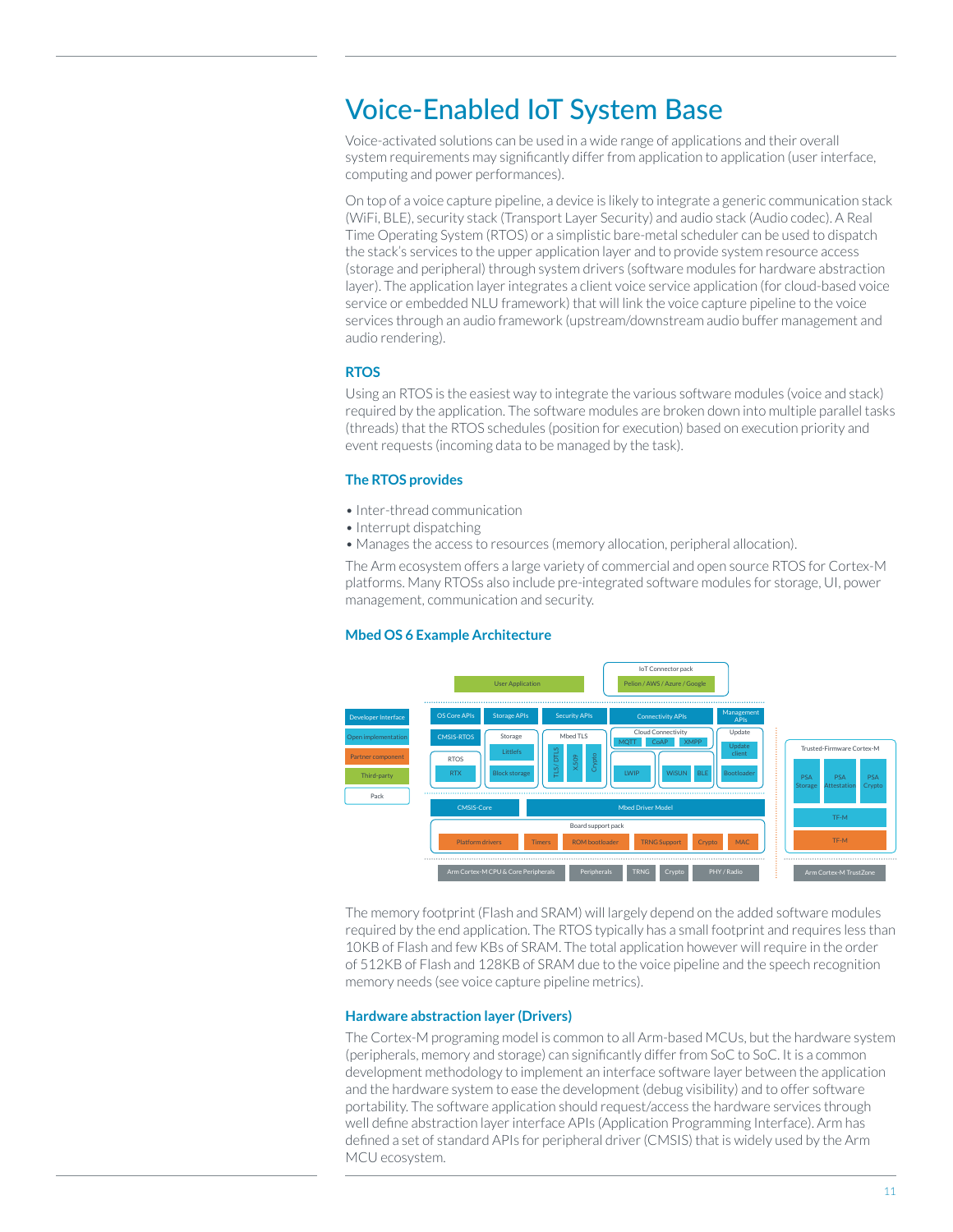Most of the Arm-based MCU providers deliver their MCU SoCs with a dedicated software Development Kit (SDK) that includes a Board Support Package (BSP). The BSP includes specific routines (boot routine, image loader) and all the hardware specific drivers (CMSIS compliant) to enable MCU peripheral integration (timers, DMA, I2S or PDM audio port) required for the voice application. Some SDKs also provide integrated software modules like open source RTOSs or open source Security Stacks.

#### **Communication stack**

Depending on the end application the device may have to be connected in different ways. For devices where the voice service is cloud based the communication channel requires a minimum bandwidth and real-time internet access. For devices with embedded voice service the communication bandwidth is potentially less critical and more related to device connectivity to a local network (Smart home system) or to cloud device management (Internet). The protocol for the connection to the access point (wired or wireless) should be selected considering the bandwidth requirement (Ethernet, WiFi, BLE, 802.15.4).

The protocol stack is implemented in layers (physical, network, application) that may all be executed on the voice system if supplied as an integrated solution, or distributed between the voice system and a dedicated communication device (Radio and Modem).

The application protocol is very dependent on the internet access needs, but MQTT (Message Queuing Telemetry Transport) is preferred over HTTP Transfer for constrained IoT devices. Both protocols manage the connection through the IP transport protocol. Communication limited to local connectivity may be implemented using a lighter protocol (Point to Point), but IP-based protocols are still likely to be required for local network (MQTT over IP over 802.15.4). Finally, the data exchange between the device and the network goes through the selected physical protocol stack (WiFi, BLE, 802.15.4)

Multiple communication protocol stacks for bare-metal or RTOS-integrated can be found through the Arm software ecosystem (MQTT, LwIP). The connection device (WiFi, BLE, 802.15.4) should include the relevant physical protocol stack. The following table gives some indication on the relative performance requirement and memory footprint for these software stacks.

| <b>Function</b>                   | <b>MHz</b>      | <b>ROM</b>      | <b>RAM</b>      |
|-----------------------------------|-----------------|-----------------|-----------------|
| <b>RTOS</b>                       | <b>NA</b>       | $15KB^{\Delta}$ | 160KB $\circ$   |
| Generic LIB                       | <b>NA</b>       | <b>100KB</b>    | $NA^{\lozenge}$ |
| Communication Stack (IP-MQTT-TLS) | 10 <sup>†</sup> | <b>80KB</b>     | $NA^{\lozenge}$ |

Average computing cycle running on Cortex-M33F and low latency memory system <sup>∆</sup> Average RTOS size

◊ Average RTOS heap size requirement . Most Libs , Communication stack get RAM allocated from the heap † Average including software based AES 32KB/s encryption 8KB/s decryption.

#### **Security stack**

Device usage integrity (functionality and asset) and user privacy integrity (social and asset) are required for any IoT application. Many aspects have to be considered and it is a recommendation to run a threat analysis on the targeted application to define the device security requirements.

As previously discussed, the security foundations are based on the proper implementation of the device hardware/software RoT which all the security functions will rely on.

Device integrity is implemented through RoT services to check that the embedded software image has not been corrupted and has been securely updated (update over the air, anti-roll back mechanisms). Dynamic checking and anti-tampering techniques should be implemented to properly protect critical assets (software assets) and preserve device identity (device attestation).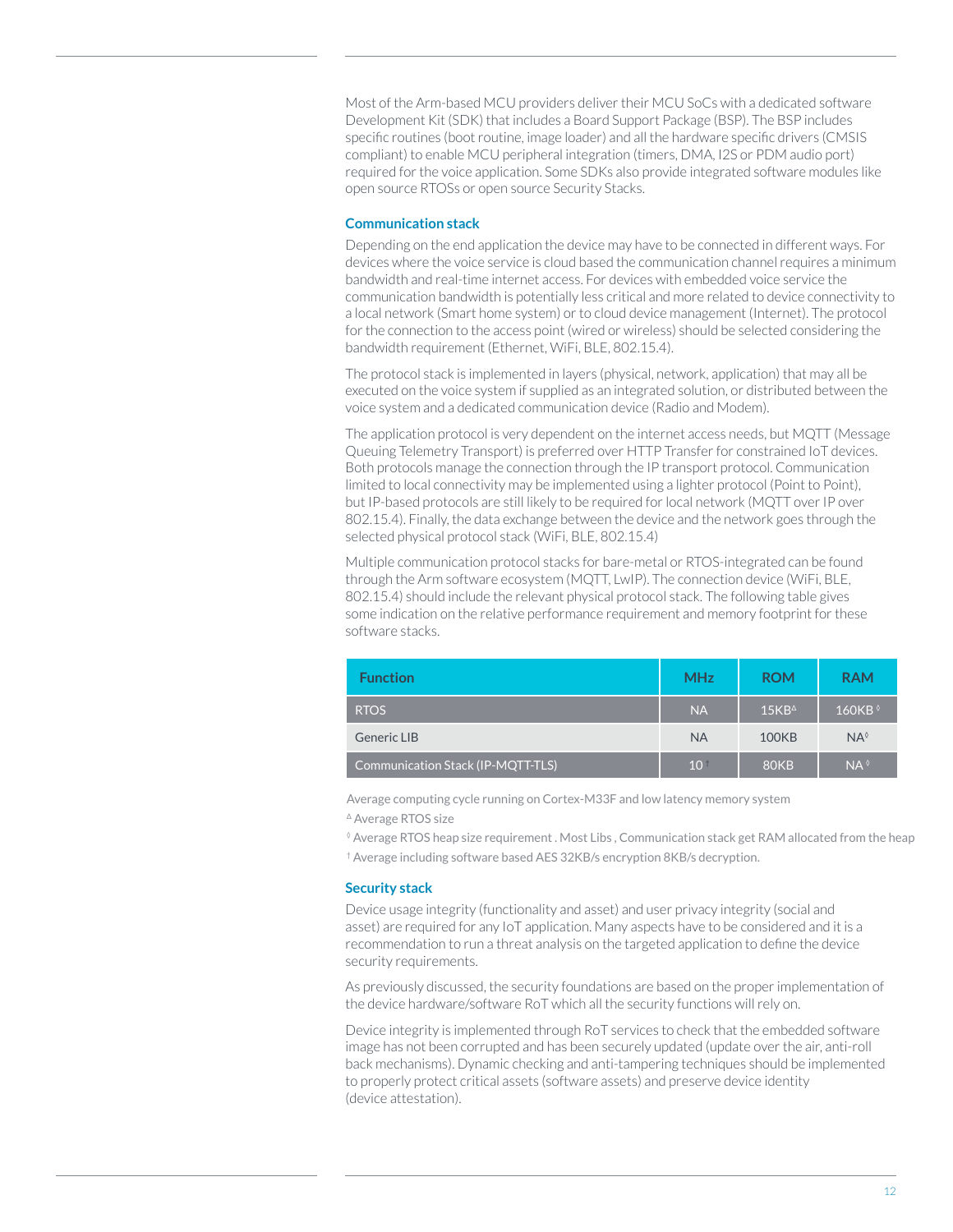The device communication channel is usually the easiest to attack so it should be properly secured in a way that preserves the integrity and privacy of the user communication. The security of the communication layers depend on the connection type (local or through Internet). Each security layer needs to be properly implemented on top of the communication channel that device communication goes through (WiFi or BL channel, Internet channel). Local connectivity protocols (WiFi, BL, 802.14.5) have their own security specification, but Internet communication supports different security protocols.

Transport Layer Security (TLS) protocol is commonly used to secure internet communication protocols like MQTT and HTTP. The TLS protocol specifies the authentication procedure between the user (device) and the server (voice service) using certificates (Certificate Authority), and also specifies the key establishment procedure to be used for communication channel encryption. The TLS security stack is integrated in many commercial and open source RTOSs with dedicated software APIs to provide access to the devices' RoT resources (certificate and physical and generated keys).

MbedTLS is an Arm Cortex-M based open source TLS stack that has been integrated in various RTOSs including MbedOS. MbedTLS includes all the cryptography algorithms and have been optimized for the Cortex-M instruction set.

#### **Audio framework**

As previously discussed a voice-controlled application requires various audio interfaces and audio computing stages to be properly work together. The audio framework includes the various buffering stages, synchronization and conversion processes required in the upstream and downstream audio paths. The audio framework complexity is largely dependent on the final application and tuned to operate with the SoC hardware resources.

Buffering is implemented between the input-output stages (mic, voice engine) and the various computing stages (AFE, KWS/NLU engine, audio decode) to adapt the processing data rate (computing windows) to the audio sampling rate. It also decouples autonomous process like DMA and compensates for CPU latency to serve asynchronous events (interrupts). Buffering introduces delays that should be properly monitored to match voice system constraints.

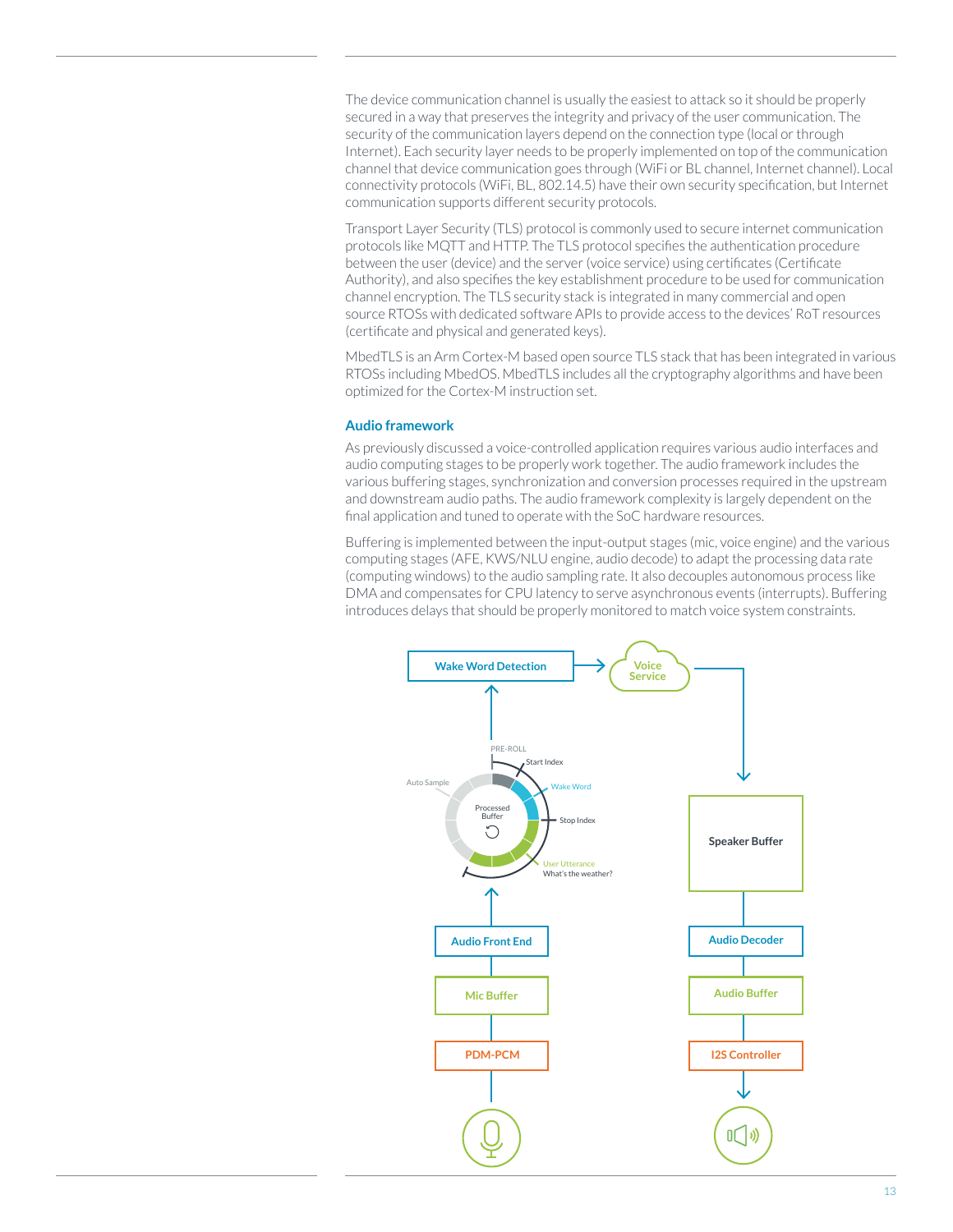Conversion may be required to convert data sampling frequency (interfacing or mixing) or to convert data format. Conversion should be limited to its minimum and native matching format is preferred. The audio return path (feedback from user request) can be sent using various audio formats (raw or compressed format) and the audio framework should provide provisions (processing resources) for decoding (Audio Codec).

| <b>Function</b>      | <b>MHz</b>   | <b>ROM</b>  | <b>RAM</b>       |
|----------------------|--------------|-------------|------------------|
| ' Audio Framework ,  | <b>NA</b>    | <b>NA</b>   | $160KB^{\Delta}$ |
| Audio decoder (Opus) | $20^{\circ}$ | <b>70KB</b> | 25KB             |

Average computing cycle running on Cortex-M33F and low latency memory system

<sup>∆</sup> Sample buffer size could vary due to various implementation and content of the audio pipeline stage ◊ Audio music stream decoding Mono 16KHz – 128Kb/s

#### **Client voice service stack**

The device voice service software stack largely depends on the location of the voice service (cloud based or local device based).

Service providers for cloud-based voice services commonly provide dedicated SDKs and development support to design and integrate the client voice applications. The client stack includes procedures to connect the device (client) to the voice service account and to manage the communication between the client and the voice server. The stack also offers static and dynamic parameters to adapt to the device's specifications. The client stack relies on the audio framework to get access to the audio input-output streams. The client stack runs on top of the communication stack and on top of the security stack to get access to secure services. The client stack may also include specific application services (timer alarm) associated with voice commands.

Several cloud-based voice services released client voice SDKs for Arm based platforms and the Arm ecosystem offers many pre-integrated platform solutions. A few of these solutions have been specially designed for Cortex-M MCU platforms.

The client stack for local voice solutions largely depends on the specific voice recognition engine. For applications limited to small command vocabulary, the stack consists of a simple integration layer of a predefined command set recognition engine. Applications targeting more complex recognition solutions (Larger vocabulary and NLU for intent decoding) require a more complex framework. Various speech recognition frameworks are available through open source projects or commercial offerings. Several Arm partners have released speech recognition SDKs that generate Arm optimized solutions for Cortex-M MCU platforms.